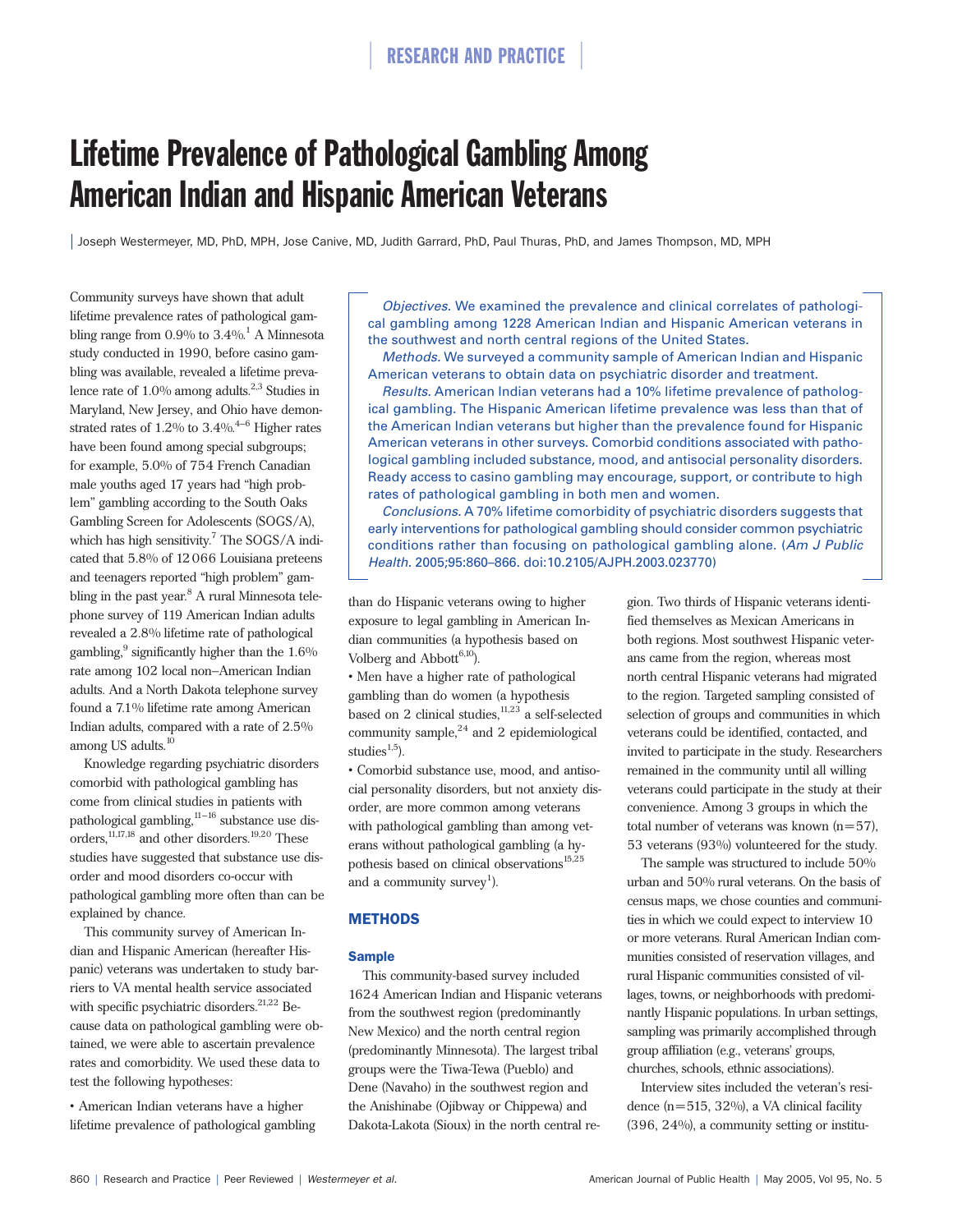tion (338, 21%), a reservation/tribal office (178, 11%), pow-wow (129, 8%), and miscellaneous sites (69, 4%). Only American Indian veterans chose reservation/tribal office and pow-wow (researchers received permission from sponsoring organizations to set up booths at these frequently occurring gatherings) as interview locations; Hispanic veterans were more likely to select a parish church or social organization for interviews.

Veterans interviewed in VA facilities (n= 396, 24%) had high rates of lifetime *Diagnostic and Statistical Manual of Mental Disorders, Fourth Edition* (*DSM-IV* ) <sup>26</sup> Axis I disorder (63.6% vs 48.4% for the other sites), schizophrenia (7.8% vs 2.8% for the other sites), and manic episode (8.6% vs 2.8% for the other sites). Thus, they resembled a clinical sample rather than a community sample and, accordingly, they were dropped from the analysis, leaving 1228 veterans.

At the time of the study, gambling casinos had been present for about 10 years. Casinos were located on numerous American Indian reservations and on the outskirts of the urban areas in both regions. Some Hispanic rural communities were located near casinos, but others were as much as 200 miles away.

The north central sample included more American Indian veterans (518 of 780 veterans [66.4%]), and the southwest sample included more Hispanic veterans (248 of 448 veterans [55.4%]). The total sample contained more American Indian than Hispanic veterans (718 vs 510) and more north central than southwest veterans (780 vs 448). These discrepancies resulted from greater numbers of Hispanic communities in the southwest and greater ease of access to the large number of American Indian communities in the north central region.

### Data Collection

Veterans completed the instruments in English, with translation and explanation provided as needed by research assistants who spoke their language and were either veterans or relatives of veterans. All veterans were sufficiently fluent in English to complete the protocol; a small number requested help with specific words or phrases.

Participants completed a demographic questionnaire (Table 1), then a computer-

based algorithmic diagnostic program, the Quick–Diagnostic Interview Schedule (Q-DIS), which provides *DSM-IV* Axis I psychiatric diagnoses and 1 Axis II diagnosis (antisocial personality disorder). $26$  The Q-DIS collects information about the number of lifetime gambling problems and lifetime diagnosis of pathological gambling. *DSM-IV* criteria for pathological gambling, which require a minimum of 5 of a possible 10 symptoms, are both reliable and valid. $27$ (Detailed response data available from the author.)

We used 3 self-rated symptom scales as a reliability measure for the diagnoses. The self-rated 57-item Brief Symptom Index (BSI-57) contains items selected from the 90-item Symptom Checklist, with subscales for somatization, interpersonal sensitivity, depression, anxiety, hostility, and phobic anxiety; time frame is for current symptoms.<sup>28</sup> The self-rated Michigan Assessment−Screening Test/Alcohol−Drug (MAST/AD) consists of 25 items collecting information on excessive substance use, associated social problems, and biomedical complications; time frame is for lifetime symptoms.29,30 The self-rated Posttraumatic Stress Checklist (PCL) is a 17-item symptom checklist with subscales for the intrusive, avoidant, and hypervigilant symptoms associated with posttraumatic stress disorder (PTSD); time frame is the past 30 days.<sup>31</sup>

### Statistical Analysis

Comparison of veterans with and without pathological gambling was performed with the following statistical measures:  $\chi^2$  test (with correction for continuity in  $2\times 2$  tables) and Fisher exact test (if any cell had  $<$  5 veterans expected) for categorical data (2-tailed) and Mann–Whitney test for nonparametric continuous data (2-tailed). Because of the large sample size, the level of significance was set at .005. Missing data were excluded from the statistical analyses. Multivariate analyses were performed by means of a binary logistic regression on variables that were found to be significant in the univariate analysis at .001; this analysis involved a forward conditional entry model, using the Wald statistic. Entry probability was set at .05, and removal at .10.

## RESULTS

## Prevalence Rate

Region showed no effect on the prevalence of pathological gambling. Pathological gambling rates were 7.6% for all veterans in both regions (34 of 448 in the southwest region and 59 of 780 in the north central region) (Table 1).

Rates of pathological gambling differed by ethnicity (*P*<.001), with lifetime prevalence more than twice as high among American Indian veterans (9.9%) as among Hispanic veterans (4.3%). In light of this difference, we conducted an additional analysis (with symmetric measures of ethnicity×site×lifetime pathological gambling). This analysis showed no difference in the American Indian or Hispanic rates of pathological gambling across the 2 regions. American Indian rates of pathological gambling were 10.0% among 200 southwest American Indian veterans vs 9.8% among 518 north central American Indian veterans ( $\chi^2$ =0.000, 1 *df, P*=1.00). Hispanic rates were 5.6% among 248 southwest Hispanic veterans vs 3.1% among 262 north central Hispanic veterans ( $\chi^2$ =1.493, 1 *df*, *P*=.22).

Gender rates did not differ within each ethnic group. American Indian rates were 9.4% among 628 American Indian men vs 13.3% among 90 American Indian women ( $χ²=$ 0.964, 1 *df, P*=.33). Hispanic rates were 4.2% among 475 Hispanic men vs 5.7% among 35 Hispanic women (Fisher exact test=0.657, *P*=.46). The number of Hispanic women was small, such that an addition of even 2 or 3 female veterans to the opposite category would have caused a large effect on the women's rate of pathological gambling.

### Other Demographic Characteristics

Mean age did not differ between the 2 groups. However, when age was measured in deciles, we found a significant difference (*P*<.005), with the highest rates of pathological gambling observed among veterans in their 40s and the lowest rates observed in the youngest and oldest groups. No veterans younger than 24 years or older than 75 years met criteria for pathological gambling.

No significant differences were observed for the remaining demographic variables—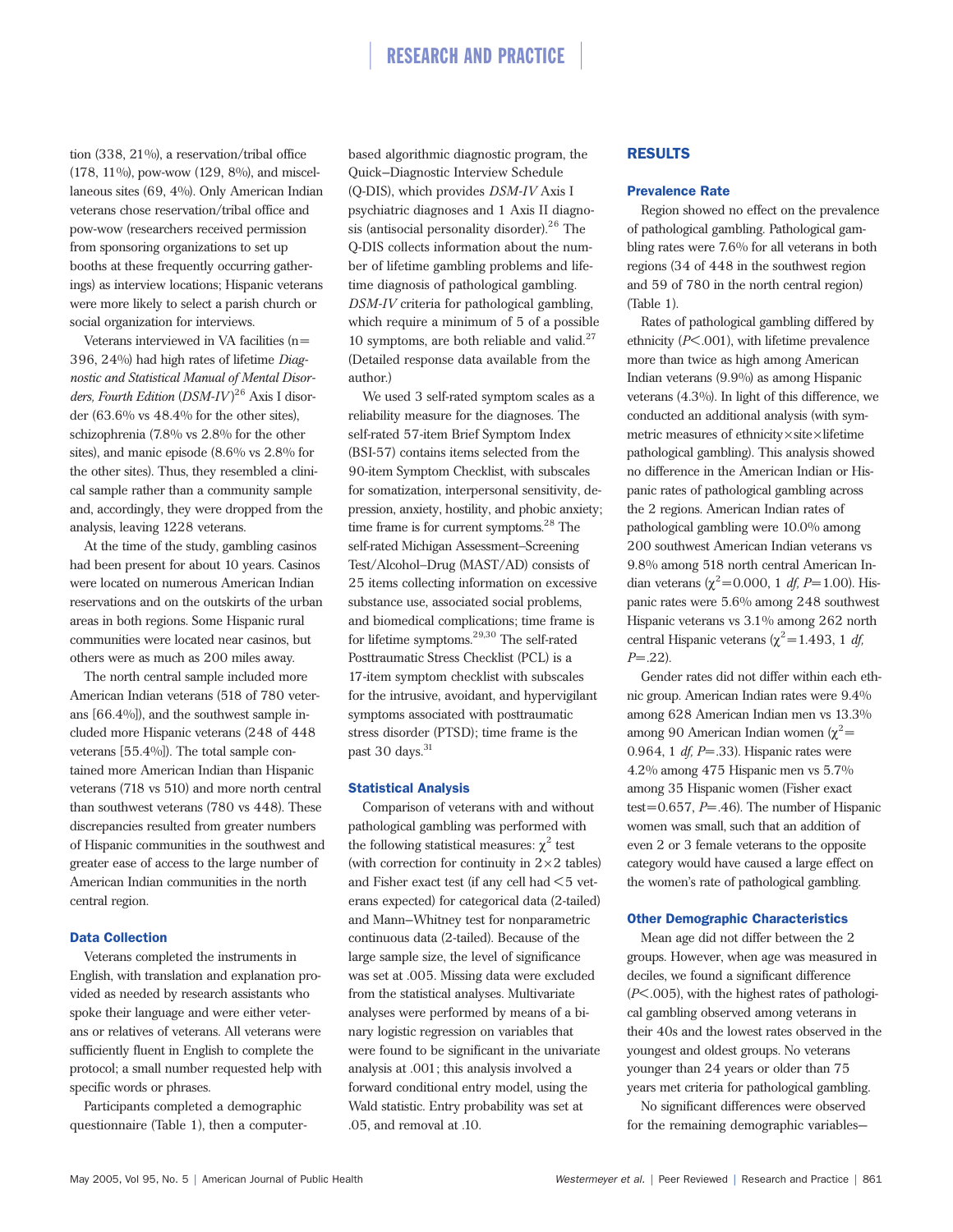## **TABLE 1–Lifetime Pathological Gambling, by Demographic and Clinical Characteristics**<sup>a</sup>

| Absent ( $n = 1135$ ) | Present ( $n = 93$ )                                                                                                                                                                                        | <b>Statistics</b>                                                                                                                                                                                      |
|-----------------------|-------------------------------------------------------------------------------------------------------------------------------------------------------------------------------------------------------------|--------------------------------------------------------------------------------------------------------------------------------------------------------------------------------------------------------|
|                       |                                                                                                                                                                                                             |                                                                                                                                                                                                        |
|                       |                                                                                                                                                                                                             | $\chi^2$ = 0.000; P = 1.00                                                                                                                                                                             |
| 414 (92)              | 34(8)                                                                                                                                                                                                       |                                                                                                                                                                                                        |
| 721 (92)              | 59 (8)                                                                                                                                                                                                      |                                                                                                                                                                                                        |
|                       |                                                                                                                                                                                                             | $\chi^2$ = 12.455; P < .001                                                                                                                                                                            |
| 647 (90)              | 71 (10)                                                                                                                                                                                                     |                                                                                                                                                                                                        |
| 488 (96)              | 22(4)                                                                                                                                                                                                       |                                                                                                                                                                                                        |
|                       |                                                                                                                                                                                                             | $\chi^2$ = 1.237; P = .28                                                                                                                                                                              |
|                       | 79 (8)                                                                                                                                                                                                      |                                                                                                                                                                                                        |
|                       |                                                                                                                                                                                                             |                                                                                                                                                                                                        |
|                       |                                                                                                                                                                                                             | $Z = 1.625; P = .10$                                                                                                                                                                                   |
|                       |                                                                                                                                                                                                             | $\chi^2$ <sub>4</sub> = 14.763; P < .005                                                                                                                                                               |
|                       |                                                                                                                                                                                                             |                                                                                                                                                                                                        |
|                       |                                                                                                                                                                                                             |                                                                                                                                                                                                        |
|                       |                                                                                                                                                                                                             |                                                                                                                                                                                                        |
|                       |                                                                                                                                                                                                             |                                                                                                                                                                                                        |
|                       |                                                                                                                                                                                                             |                                                                                                                                                                                                        |
|                       |                                                                                                                                                                                                             |                                                                                                                                                                                                        |
|                       |                                                                                                                                                                                                             |                                                                                                                                                                                                        |
|                       |                                                                                                                                                                                                             | $\chi^2$ = 4.895; P = .18                                                                                                                                                                              |
|                       |                                                                                                                                                                                                             |                                                                                                                                                                                                        |
|                       |                                                                                                                                                                                                             |                                                                                                                                                                                                        |
|                       |                                                                                                                                                                                                             |                                                                                                                                                                                                        |
|                       |                                                                                                                                                                                                             |                                                                                                                                                                                                        |
|                       |                                                                                                                                                                                                             |                                                                                                                                                                                                        |
|                       |                                                                                                                                                                                                             | $\chi^2$ = 0.454; P = .80                                                                                                                                                                              |
| 347 (93)              | 25(7)                                                                                                                                                                                                       |                                                                                                                                                                                                        |
| 406 (93)              | 31(7)                                                                                                                                                                                                       |                                                                                                                                                                                                        |
| 359 (92)              | 31(8)                                                                                                                                                                                                       |                                                                                                                                                                                                        |
| 23                    | 6                                                                                                                                                                                                           |                                                                                                                                                                                                        |
|                       |                                                                                                                                                                                                             | $\chi^2$ = 4.593; P = .33                                                                                                                                                                              |
| 360 (92)              | 32(8)                                                                                                                                                                                                       |                                                                                                                                                                                                        |
| 155 (93)              | 12(7)                                                                                                                                                                                                       |                                                                                                                                                                                                        |
| 202 (95)              | 11(5)                                                                                                                                                                                                       |                                                                                                                                                                                                        |
| 139 (90)              | 16(10)                                                                                                                                                                                                      |                                                                                                                                                                                                        |
| 263 (94)              | 17 (6)                                                                                                                                                                                                      |                                                                                                                                                                                                        |
| 16                    | 5                                                                                                                                                                                                           |                                                                                                                                                                                                        |
|                       |                                                                                                                                                                                                             | $\chi^2$ = 3.365; P = .50                                                                                                                                                                              |
| 604 (92)              | 50(8)                                                                                                                                                                                                       |                                                                                                                                                                                                        |
| 123 (95)              | 7(5)                                                                                                                                                                                                        |                                                                                                                                                                                                        |
| 274 (92)              | 23(8)                                                                                                                                                                                                       |                                                                                                                                                                                                        |
|                       |                                                                                                                                                                                                             |                                                                                                                                                                                                        |
| 87 (92)               |                                                                                                                                                                                                             |                                                                                                                                                                                                        |
|                       |                                                                                                                                                                                                             |                                                                                                                                                                                                        |
|                       |                                                                                                                                                                                                             | $\chi^2$ = 0.000; P = 1.00                                                                                                                                                                             |
|                       |                                                                                                                                                                                                             |                                                                                                                                                                                                        |
|                       |                                                                                                                                                                                                             |                                                                                                                                                                                                        |
|                       |                                                                                                                                                                                                             |                                                                                                                                                                                                        |
|                       | 924 (92)<br>111 (89)<br>47.2 (14.2)<br>111 (97)<br>268 (96)<br>301 (89)<br>214 (91)<br>216 (94)<br>25<br>329 (94)<br>335 (94)<br>323 (91)<br>126 (91)<br>22<br>29 (100)<br>16<br>556 (93)<br>518 (93)<br>61 | <b>Demographic characteristics</b><br>14 (11)<br>48.5 (10.3)<br>4 (3)<br>12(4)<br>37 (11)<br>21(9)<br>13(6)<br>6<br>21(6)<br>21(6)<br>34(9)<br>12(9)<br>5<br>0(0)<br>8(8)<br>5<br>43(7)<br>40(7)<br>10 |

education, marital status, employment status, social characteristics of residence (living with family or with friends, alone), rural vs urban residence, and combat status while in the military.

## Lifetime Psychiatric Diagnoses

Comparisons for lifetime diagnoses included the diagnostic categories of (1) any Axis I disorder (excluding pathological gambling), (2) any substance use disorder (alcohol or drug, abuse or dependence), (3) any anxiety disorder (i.e., panic, phobia, generalized anxiety, obsessive-compulsive, or posttraumatic stress disorder,), and (4) any affective disorder (i.e., major depression, manic episode, dysthymia).

All disorders were reported significantly more often among those with lifetime pathological gambling than among those without problem gambling (*P*<.001). Veterans with any of these disorders were 2 to 3 times more likely than those with none of these disorders to report pathological gambling.

PTSD, one of the anxiety disorders, was reported frequently, warranting a special comparison. PTSD was highly associated with pathological gambling (*P*<.001).

Antisocial personality disorder, an Axis II personality disorder, was also highly associated with pathological gambling. The  $\chi^2$  score for this disorder was highest among all comparisons of diagnostic combinations, although the lifetime prevalence rate was lower than that of any of the Axis I conditions.

## Self-Rated Scales

The BSI-57 revealed higher symptom levels among veterans with lifetime pathological gambling than among those without pathological gambling (*P*<.001). Scores for each of the 6 subscales (Somatization, Interpersonal Sensitivity, Depression, Anxiety, Hostility, and Phobic Anxiety) were also elevated among these veterans (*P*<.001 for each).

The MAST/AD, a lifetime scale, showed a significantly higher frequency of alcohol/drug problems among veterans with lifetime pathological gambling (*P*<.001).

The PCL scales showed more posttraumatic symptoms among those with pathological gambling (*P*<.001). High scores in the PCL subscales consisting of re-experiencing/intrusive, avoidant/numbing, and hypervigilant/arousal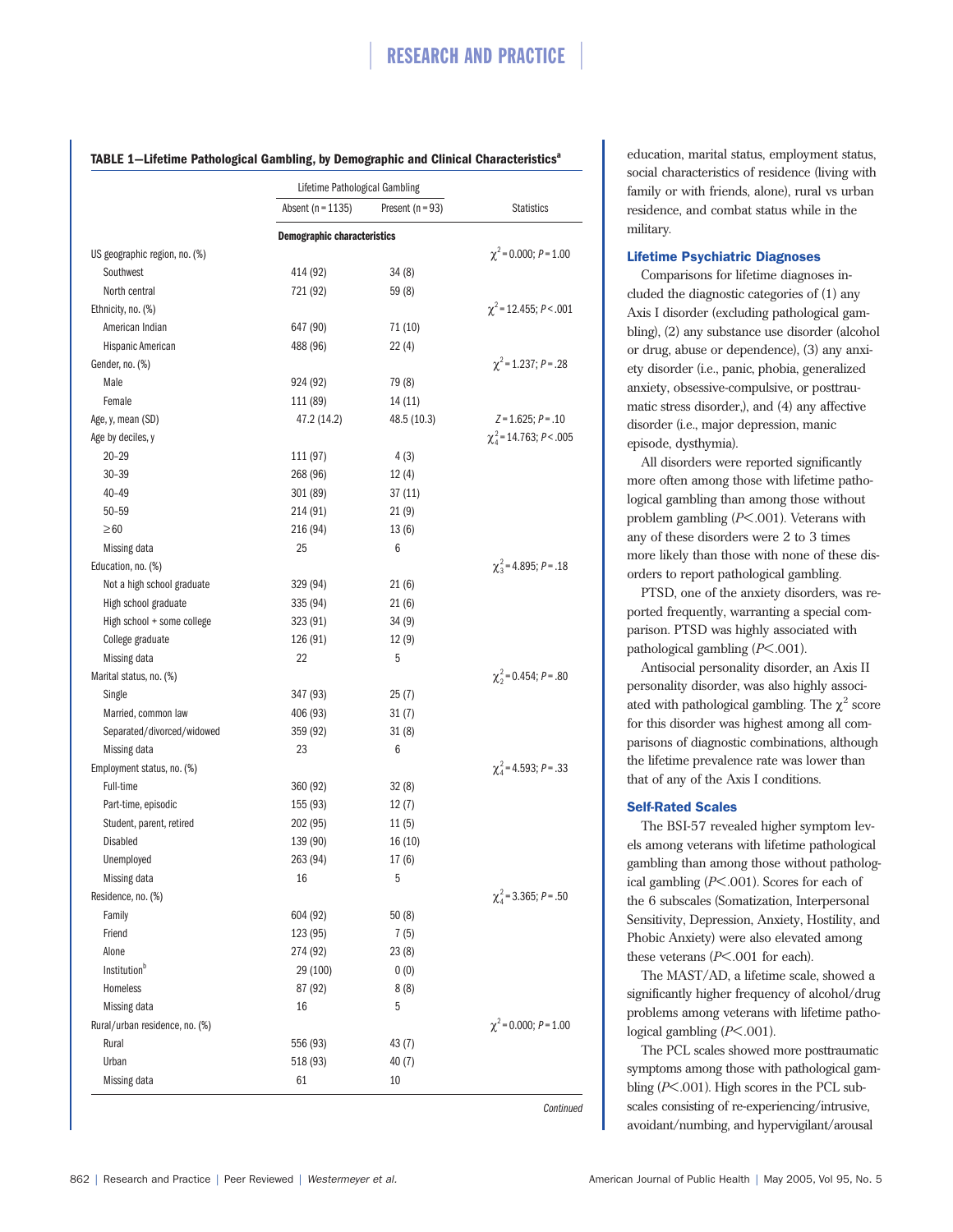## **TABLE 1—***Continued*

| Combat status, no. (%)                   |                                   |             | $\chi^2$ = 0.925; P = .34   |
|------------------------------------------|-----------------------------------|-------------|-----------------------------|
| Absent                                   | 828 (93)                          | 30(9)       |                             |
| Present                                  | 307 (91)                          | 63(7)       |                             |
|                                          | Lifetime psychiatric diagnoses    |             |                             |
| Any other Axis I disorder, no. (%)       |                                   |             | $\chi^2$ = 27.820; P < .001 |
| Absent                                   | 610 (96)                          | 23(4)       |                             |
| Present                                  | 525 (88)                          | 70 (12)     |                             |
| Any substance disorder, no. (%)          |                                   |             | $\chi^2$ = 22.782; P < .001 |
| Absent                                   | 761 (95)                          | 39(5)       |                             |
| Present                                  | 374 (87)                          | 54(13)      |                             |
| Any anxiety disorder, no. (%)            |                                   |             | $\chi^2$ = 17.392; P < .001 |
| Absent                                   | 844 (94)                          | 50(6)       |                             |
| Present                                  | 291 (87)                          | 43 (13)     |                             |
| Any mood disorder, no. (%)               |                                   |             | $\chi^2$ = 22.789; P < .001 |
| Absent                                   | 1014 (94)                         | 67(6)       |                             |
| Present                                  | 121 (82)                          | 26 (18)     |                             |
| Posttraumatic stress disorder, no. (%)   |                                   |             | $\chi^2$ = 22.862; P < .001 |
| Absent                                   | 999 (94)                          | 65(6)       |                             |
| Present                                  | 136 (83)                          | 28 (17)     |                             |
| Antisocial personality disorder, no. (%) |                                   |             | $\chi^2$ = 40.119; P < .001 |
| Absent                                   | 1036 (94)                         | 65(6)       |                             |
| Present                                  | 99 (78)                           | 28 (22)     |                             |
|                                          | <b>Self-rated clinical scales</b> |             |                             |
| Brief Symptom Index (current)            |                                   |             | $Z = 4.711; P < .001$       |
| Mean score (SD)                          | 57.9 (18.3)                       | 67.3 (22.7) |                             |
| (Missing data)                           | (14)                              | (5)         |                             |
| Michigan Assessment Screening Test/      |                                   |             | $Z = 4.932; P < .001$       |
| Alcohol-Drug (lifetime)                  |                                   |             |                             |
| Mean score (SD)                          | 32.1(45.3)                        | 52.1 (50.0) |                             |
| (Missing data)                           | (15)                              | (5)         |                             |
| Posttraumatic Stress Checklist (current) |                                   |             | $Z = 3.819; P < .001$       |
| Mean score (SD)                          | 29.1 (15.6)                       | 36.2 (19.4) |                             |
| (Missing data)                           | (15)                              | (5)         |                             |

<sup>a</sup>Percentages read across the page, with rows summing to 100%.

<sup>b</sup>This category consisted of homes for the elderly, halfway houses, and state veterans' homes.

symptoms, were associated with pathological gambling ( $P$  value range:  $\leq$ .001 to  $\leq$ .002).

## Regression Analysis

The significant binary variables of logistic regression were ethnicity (American Indian vs Hispanic) and any mood, anxiety, substance use, or antisocial personality disorder (presence vs absence). On forward conditional analysis, we retained the following items: ethnicity (American Indian vs Hispanic, odds ratio [OR]=2.26, 95% confidence interval  $[CI] = 1.36, 3.77$ ; any mood disorder (OR= 2.39, 95% CI=1.29, 4.11); any substance

use disorder (OR=1.67, 95% CI=1.03, 2.72); antisocial personality disorder (OR= 1.27, 95% CI=1.10, 1.45). Anxiety disorders were dropped from the analysis.

## **DISCUSSION**

### Ethnicity and Lifetime Prevalence

*American Indians.* The significantly higher rate of pathological gambling found among American Indian veterans, compared to that among Hispanic veterans, in our study supports the Volberg and Steadman<sup>4</sup> hypothesis that the highest rates of pathological gambling are observed in areas proximate to legalized gambling. The American Indian rate of pathological gambling was 9.9%, with 9.8% in the southwest region and 10.0% in the north central region—a striking similarity in view of the many differences in tribal history and culture between the 2 regions. Although these rates are the highest reported for American Indian populations in any study conducted to date, the 9.9% American Indian rate in the present study was only 2.8% higher than the 7.1% lifetime prevalence found among 434 American Indian adults studied in North Dakota by Volberg and Abbott,<sup>10</sup> who used the adult SOGS instrument and a telephone survey. The 95% confidence interval for our sample (7.7%, 12.1%) overlapped the 95% confidence interval in the Volberg and Abbott study (4.7%, 9.5%). Thus, the lifetime prevalence in these 2 studies do not differ significantly.

The lifetime prevalence of pathological gambling among American Indian veterans in our study was more than 3 times the 2.8% rate of pathological gambling found in Zitzow's<sup>9</sup> telephone survey of 119 adult American Indian adults living on a Minnesota reservation. The 95% confidence interval for the 119 American Indian adults in that study  $(0\%$ , 5.8%) did not overlap the 95% confidence interval for the 718 American Indian veterans in our sample (7.7%, 12.1%). Lack of overlap between the 95% confidence intervals indicates a significant difference between rates from Zitzow's study and those from our study.

*Hispanics.* The lifetime pathological gambling rate among all Hispanic veterans in this study was 4.3%, a rate almost 1% higher than the highest rates observed in general populations in states with legal gambling. $6$  Regional rates among Hispanic veterans in the southwest and north central regions, although not statistically different from each other, were higher in southwest Hispanic veterans  $(14$  of  $248$  [5.6%]) compared with north central Hispanic veterans (8 of 262 [3.1%]). The 3.1% prevalence observed among Hispanic veterans in the north central region (95%  $CI=1.0\%$ , 5.2%) was at the high end of rates observed in states with legal gambling.<sup>3</sup> The 95% confidence interval for the 5.6% prevalence in southwestern Hispanic veterans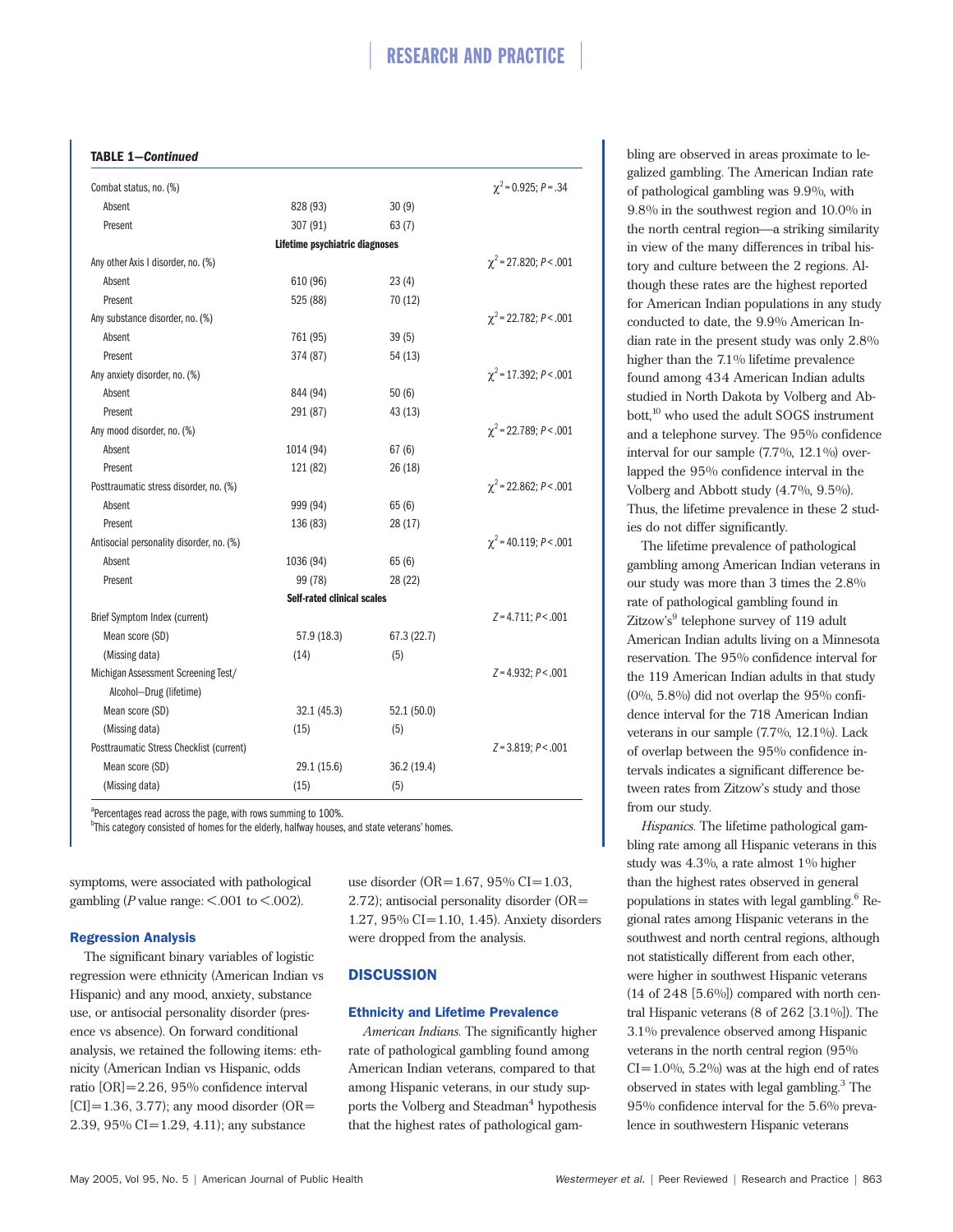(2.7%, 8.5%) overlapped the 3.4% rate for the general population reported by Volberg and Steadman.<sup>4</sup>

*Differing methods.* Research methods could also affect the lifetime prevalence rates of pathological gambling observed across ethnic groups in various studies. For example, in the study by Volberg and Abbott, $10\,88\%$  of the respondents were contacted by telephone and 12% were contacted in other ways. Zitzow contacted all participants by telephone. The use of telephones to contact American Indian subjects on the reservation in both the Volberg and Abbott<sup>10</sup> and Zitzow<sup>9</sup> studies could have skewed results, because only 25% to 50% of American Indian reservation dwellers are known to have telephones.<sup>32,33</sup> Historic difference could also account for the differing rates, because the 2 telephone surveys occurred several years after casino gambling on reservations began but several years before our study. Another potential cause for the differing rates could be the use of 2 instruments: SOGS<sup>34</sup> and the *DSM-IV* diagnostic criteria for pathological gambling (e.g., especially within the DIS and Q-DIS formats). In a large study of 1616 patients and community subjects, the rate of *DSM* true-positive results with the SOGS was 97%, whereas the rate of true-negative results between the 2 instruments was 99%, showing a high correlation.<sup>27</sup>

Within the constraints of our study, we conclude that rates of lifetime pathological gambling among Hispanic veterans in the north central region are high but no higher than rates in general populations exposed to legal gambling. Moreover, our American Indian rates are higher than Hispanic rates and those among the general population, but no higher than American Indian rates observed in North Dakota by Volbert and Abbott.<sup>10</sup>

## Demographic Characteristics and Pathological Gambling

Based on several previous studies,<sup>2,4,10,20,21</sup> we anticipated that fewer female veterans would manifest pathological gambling, a prediction not supported by the data. Zitzow<sup>9</sup> also found that American Indian men and women in northern Minnesota were at equal risk of problematic gambling. However, the Zitzow sample was small (119 total participants), and our study included only 125 American Indian or Hispanic female veterans. Studies with more female veterans would be needed to clarify whether military duty or veteran status are risk factors for pathological gambling in women. Volberg<sup>35</sup> recently described the "feminization" of gambling—increased numbers of women drawn to gambling as a result of casinos' targeting women through advertising and creating gambling venues that specifically appeal to women. With more women gambling, more cases of pathological gambling among women may result. If Volberg's hypothesis proves correct, American Indian and Hispanic women may be in the vanguard of this feminization phenomenon.

Analysis by age deciles revealed an unusual finding: a peak rate in the 40s, followed by decreased rates in the older age groups. Other things being equal, one would expect the lifetime rate to persist or increase with age. One explanation might be that there is a critical age for the development of pathological gambling, perhaps in the 30s and younger, because those in their 40s now would have been in their 30s when casino gambling appeared. Within this model, people would be at lower risk for pathological gambling if they had no casino gambling experience before age 40. Another interpretation of the data could be that veterans with pathological gambling die at higher-than-expected rates after age 50. For example, premature death might ensue from comorbid psychiatric disorders among those with pathological gambling.

None of the other demographic characteristics (education, employment status, marital status, nature of residence, urban/rural residence, and combat status) affected gambling status in our study. In 1 study in which demographic data were available, gambling rates did vary by marital status.<sup>9</sup> Although Niederland<sup>38–40</sup> suggested that war trauma increases the risk for pathological gambling, our data did not show a correlation with combat experience.

## Psychiatric Comorbidity and Pathological Gambling

*Previous studies.* Community surveys of pathological gambling have generally not emphasized comorbid psychiatric disorders and

symptoms as we did in this study. The single community survey in which psychiatric disorder was studied (also by means of the DIS) was limited by a low rate of pathological gambling (0.9%) and the reporting of only a few comorbid conditions.<sup>1</sup> Conducted in 1981, the study preceded the wide availability of casino gambling.

*Comorbidity and sample representativeness.* In our study, the lifetime prevalence of any Axis I psychiatric disorder was 70% among 103 veterans with pathological gambling compared with a 46% prevalence among the 1135 veterans without pathological gambling—a significant difference. The lifetime prevalence of any Axis I disorder in our sample (49.2%) was higher than that among the general population in the Epidemiologic Catchment Area study in the early  $1980s^{36}$ but comparable to the lifetime prevalence in the National Comorbidity Survey in the early  $1990s.<sup>37</sup>$ 

The Matsunaga study, a national epidemiological study of American Indian and Hispanic veterans conducted in the early  $1990s<sup>32</sup>$  provides another data set for purposes of contrast. Compared with rates among this earlier study of veterans, our lifetime rates of Axis I psychiatric disorders were similar or lower (except for panic disorder in Hispanic veterans) (Table 2). Veterans in the Matsunaga study had a higher rate of combat exposure (58.5%) compared with veterans in our sample (30.1%). In addition, the earlier study focused heavily on Vietnam-era veterans, whereas our study included both older (e.g., WWII, Korean War) and younger (e.g., Gulf War) veterans. These factors may account for the higher rates of alcohol abuse/ dependence and PTSD observed in the Matsunaga study.

*Types of psychiatric comorbidity.* Clinical studies have demonstrated that high rates of comorbid substance use disorders,  $\frac{11,12,17,18,20,25}{2}$ mood disorder,<sup>12,14,16</sup> and any Axis I psychiatric disorder $^{13,19}$  are associated with pathological gambling. Results from our community survey of American Indian and Hispanic veterans confirmed these studies. Our findings further indicated that psychiatric comorbidity is present throughout the course of pathological gambling and is not simply a precipitant for treatment seeking.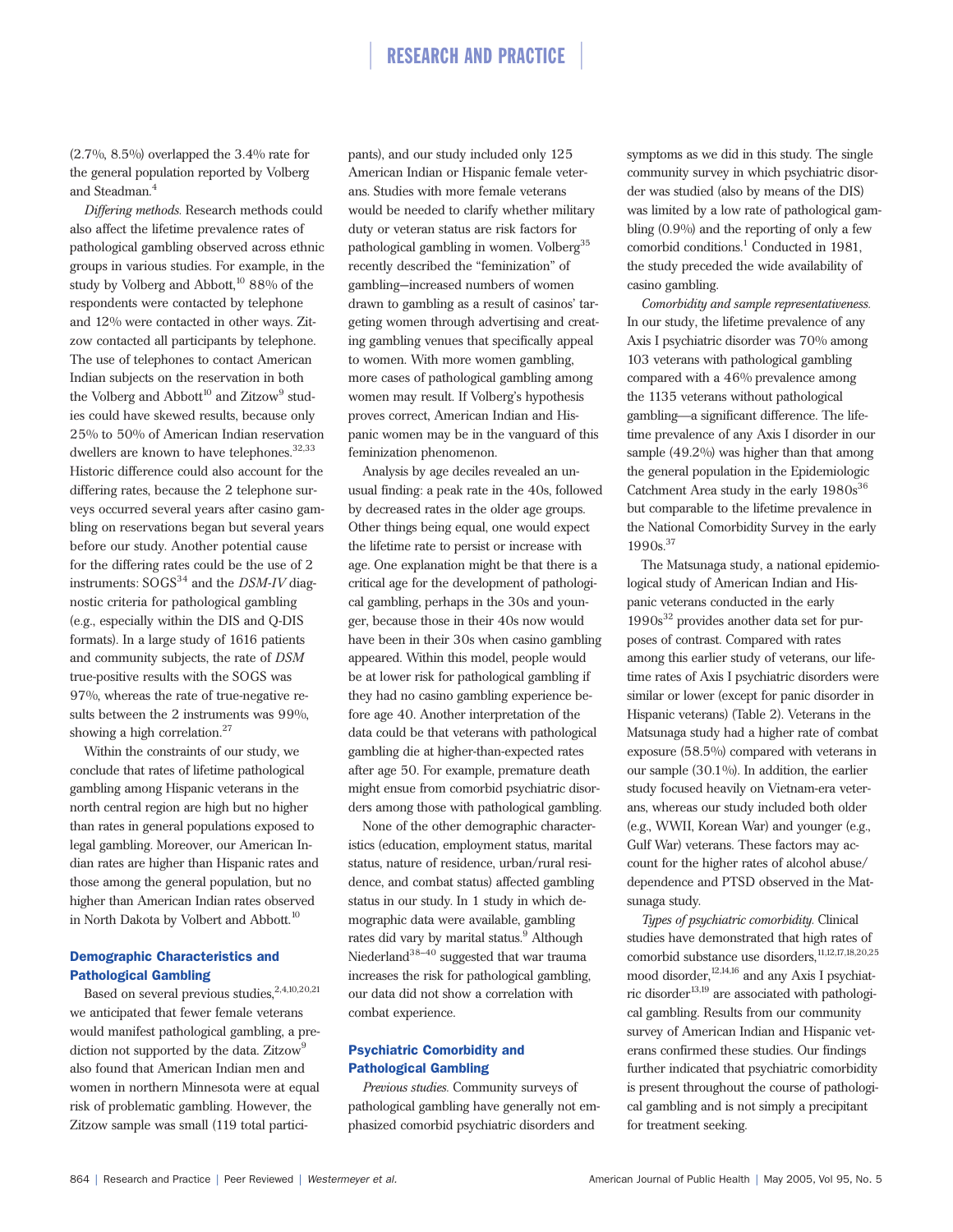**TABLE 2**−**Comparison of Data on American Indian and Hispanic American Veterans in Our Study With Data From Matsunaga Study**

|                               | Our Study                             |                                         | Matsunaga Study <sup>32</sup>                        |                                               |                                         |
|-------------------------------|---------------------------------------|-----------------------------------------|------------------------------------------------------|-----------------------------------------------|-----------------------------------------|
|                               | American<br>Indian<br>$(n = 718)$ , % | Hispanic<br>American<br>$(n = 510)$ , % | Northern Plain<br>American Indian<br>$(n = 100)$ , % | Southwest<br>American Indian<br>$(n=118)$ , % | Hispanic<br>American<br>$(n = 300)$ , % |
| Major depressive disorder     | 9.9                                   | 14.1                                    | 12.1                                                 | 11.8                                          | 8.2                                     |
| Panic disorder                | 4.7                                   | 5.1                                     | 9.1                                                  | 6.9                                           | 1.7                                     |
| Alcohol disorder              | 35.2                                  | 22.9                                    | 80.0                                                 | 84.8                                          | 49.3                                    |
| Posttraumatic stress disorder | 14.2                                  | 12.2                                    | 57.2                                                 | 45.3                                          | 33.7                                    |

Comorbid anxiety disorder involves some special issues. We found a relationship between any anxiety disorder and pathological gambling in the dyadic comparison but not in the regression analysis. The finding of an association between any anxiety disorder and pathological gambling on the dyadic analysis but not in the regression analysis suggests that diagnosis of any anxiety disorder might have been highly correlated with mood or substance disorder, causing it to drop out from the regression analysis. We plan to examine this issue in subsequent analyses.

These data also revealed an elevated dyadic association between pathological gambling and PTSD. On the basis of anecdotal clinical experience with wartime survivors, Niederland<sup>38-40</sup> suggested that exposure to trauma might increase the risk of pathological gambling. Our tentative finding indicates the need for further study of the role of trauma in gambling behavior.

## **Conclusions**

American Indian veterans manifested a significantly higher rate of pathological gambling than Hispanic veterans, supporting the Volberg and Abbot hypothesis regarding the role of access to gambling as an etiological factor. Rates of pathological gambling among male and female veterans were equal in our study, unlike most reports' findings of higher rates among men. This finding may herald the "feminization" of gambling that Volberg predicted in 2003 after observing changes in the gambling industry. Our data concerning 2 racial/ethnic groups confirmed the association of pathological gambling with substance

use, mood, and antisocial personality disorder across cultures. The association of pathological gambling and any anxiety disorder was more complex than previously described, with the dyadic association being lost in the regression analysis. The relatively high rate of posttraumatic stress disorder (one of the anxiety disorders) may have contributed to this unexpected dyadic association of pathological gambling with any anxiety disorder. Further study is needed regarding a possible trauma–gambling link.

## About the Authors

*At the time of the study, Joseph Westermeyer was with Mental Health Services and Psychiatry*, *Minneapolis VA Medical Center, and the Department of Psychiatry, University of Minnesota, Minneapolis. Jose Canive was with Clinical Research, Mental Health Services, Albuquerque VA Medical Center, and the Department of Psychiatry, University of New Mexico, Albuquerque. Judith Garrard was with the School of Public Health, University of Minnesota. Paul Thuras was with the Minneapolis VA Medical Center and with the Department of Psychiatry, University of Minnesota. James Thompson was with the Department of Education, American Psychiatric Association, Washington, DC, and the Department of Psychiatry, University of Maryland, and is a member of the Delaware Tribe of Oklahoma.*

*Requests for reprints should be sent to Joseph Westermeyer, Mental Health Service, 116A, 1 Veterans Dr, Minneapolis, MN 55417 (e-mail: joseph.westermeyer@ med.va.gov).*

*This article was accepted November 25, 2003.*

### **Contributors**

J. Westermeyer and J. Canive conceptualized the study and supervised all aspects of its implementation at the 2 sites. J. Garrard participated in writing the grant, developing the qualitative analyses, analyzing the data, and writing the article. P. Thuras finalized the database and conducted the statistical analyses. J. Thompson participated in development of the research instruments, sampling plan, and data analysis and in writing the article.

#### Acknowledgments

The Health Services Research Development Office of Veterans Affairs Central Office supported this study (grant ECV 97–005–1).

Ross Crosby, PhD, Associate Professor of Neuroscience, University of North Dakota, and Eligio Padilla, PhD, Professor of Psychiatry, University of New Mexico, collaborated in the project design. Dana Chesness was the research coordinator at the Minneapolis VA Medical Center. Jon Grant, MD, Suk Won Kim, MD, Randy Stinchfield, PhD, and Kenneth Winters, PhD, University of Minnesota, provided a valuable critique of the article. Rachel A. Volberg, PhD, kindly supplied her recent publications.

## Human Participant Protection

The institutional review board at the Minneapolis VA Medical Center approved this study.

#### **References**

1. Cunningham-Williams RM, Cottler LB, Compton WM, Spitznagel EL. Taking chances: problem gamblers and mental health disorders: results from the St. Louis Epidemiologic Catchment Area study. *Am J Public Health.* 1998;88:1093–1096.

2. Laundergan J, Schaefer J, Eckhoff K, Pirie P. *Adult Survey of Minnesota Gambling Behavior.* St Paul, Minn: State Dept of Human Services; 1990.

3. Emerson MO, Laundergan JC, Shaefer JM. Gambling and problem gambling among adult Minnesotans: changes 1990 to 1994. *J Gambl Stud.* 1994;12: 291–304.

4. Volberg RA, Steadman HJ. Refining prevalence estimates of pathological gambling. *Am J Psychiatry.* 1988;145:502–505.

5. Volberg RA, Steadman HJ. Prevalence estimates of pathological gambling in New Jersey and Maryland. *Am J Psychiatry.* 1989;146:1618–1619.

Volberg RA. The prevalence and demographics of pathological gamblers: implications for public health. *Am J Public Health.* 1994;84:237–241.

7. Vitaro F, Arseneault L, Tremblay RE. Dispositional predictors of problem gambling in male adolescents. *Am J Psychiatry.* 1997;154:1769–1770.

8. Westphal JR, Rush JA, Stevens L, Johnson LJ. Gambling behavior of Louisiana students in grades 6 to 12. *Psychiatr Serv.* 2000;51:96–99.

9. Zitow D. Comparative study of problematic gambling behaviors between American Indian and non-Indian adults in a Northern Plains Reservation. *Am Indian Alaska Native Ment Health Res.* 1996;7:27–41.

10. Volberg RA, Abbott MW. Gambling and problem gambling among indigenous people. *Subst Use Misuse.* 1997;32:1525–1538.

11. Kaminer Y, Burleson JA, Jadamec A. Gambling behavior in adolescent substance abuse. *Subst Abus.* 2002;23:191–198.

12. Roy A, Adinoff B, Roehrich L, et al. Pathological gambling: a psychobiological study. *Arch Gen Psychiatry.* 1988;45:368–373.

13. Hollander E, DeCaria CM, Mari E, et al. Shortterm single-blind fluvoxamine treatment of pathological gambling. *Am J Psychiatry.* 1998;155:1781–1783.